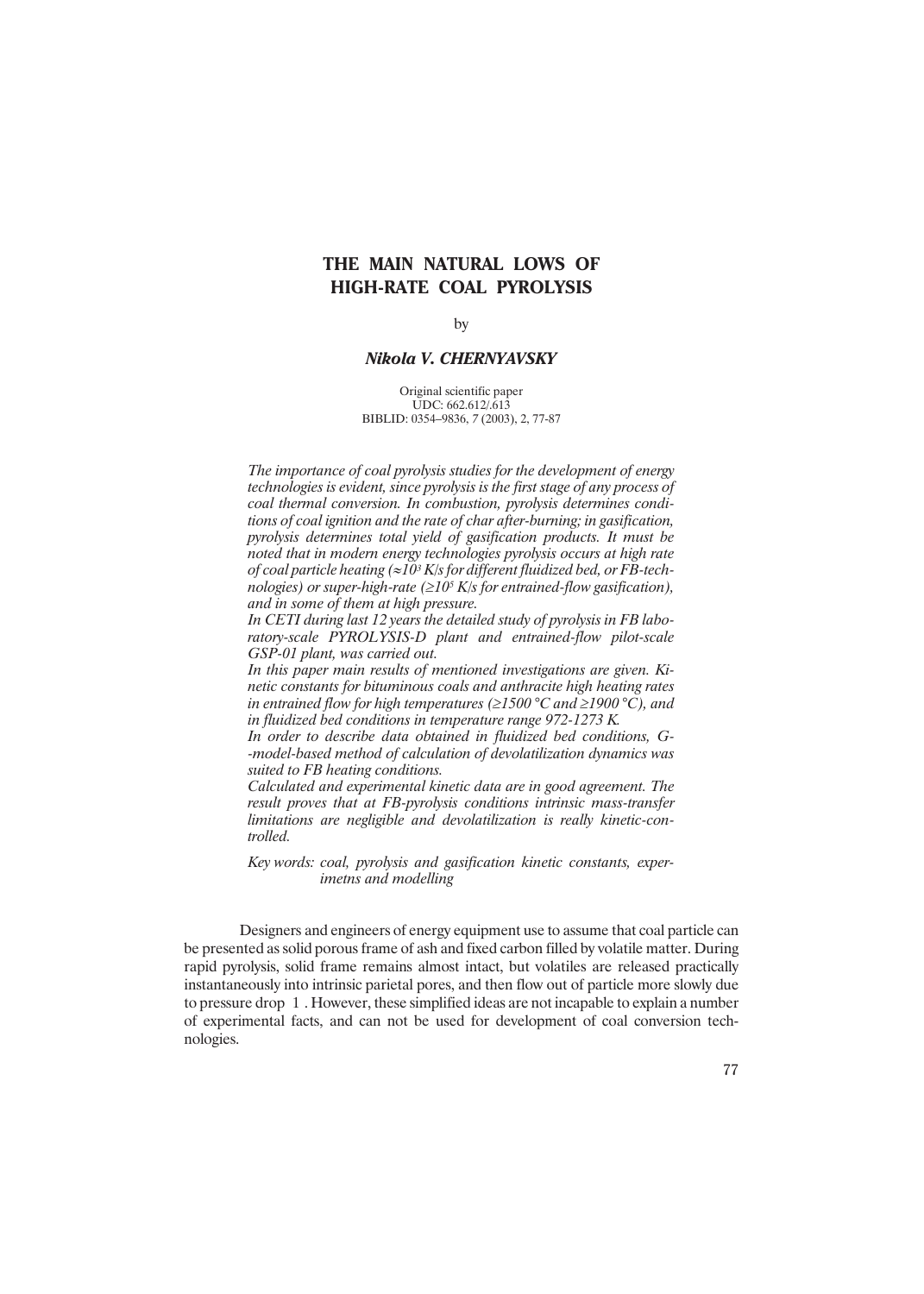On the other hand, coal pyrolysis is investigated in details for the needs of coke chemistry, where processes occur mainly at low heating rate conditions  $(10^{-2}$ - $10^{2}$  K/s) and at atmospheric pressure. For these conditions a lot of experimental data was obtained (by TGA, DTA, and "heated grid" test methods), allowing to elaborate coal molecular structure and its transformations during pyrolysis 2 . It is established that initial coal macromolecules consist of aromatic fragments binded by heteroatoms (O, N, S) and aliphatic links, and also of light molecular groups weakly connected with aromatic fragments. During heating of coal, thermal destruction takes place, *i. e*. bonds between fragments breakdown and light groups are released in the form of gases. Aromatic fragments-radicals become moveable on this stage, and intermediate metaplastic state of coal takes place. The active bonds of aromatic radical fragments can be stabilised: either by reversible capturing of gaseous molecules, first of all hydrogen or its donors (metastabilisation), or by non-reversible condensation into carbonised coke residue. The smallest (the most moveable) and metastabilised aromatic fragments get out of particles in the form of tars. In the presence of hydrogen or its donors, condensation is inhibited, and this allows to convert the main part of coal matter in liquid state (coal hydropyrolysis and liquefaction). So, neither volatile (gases and tars) nor solid carbon (coke) are present in coal particle initially, but they are formed during pyrolysis, and their yields and properties depend on conditions in which pyrolysis takes place. These ideas are in agreement with the experimentally determined increase of tar yield during rapid heating 3 and increase of total volatile yield during extra-rapid heating 4 . It is also find out that reactivity of coke residue decrease with the increase of when heating rate and final temperature 5 .

Several attempts to describe kinetics of pyrolysis are valid only under condition that mass transfer is not the controlling process. Kinetics of decomposition of simple matters can be presented by the expression:

$$
\frac{dW_i}{d\tau} \quad k_i (W_{0i} \quad W_i)^n \tag{1}
$$

where  $W_{0i}$  is the final and  $W_i$  is the continuous yield of *i*-product,  $k_i = k_{0i} \exp(-E_i/RT)$  is rate constant of evolution of *i*-product,  $E_i$  and  $k_{0i}$  are activation energy and frequency factor for the source of *i*-product (*i*-source), and *n* is reaction order. Expression (1) is often used for processing of experimental data, under assumption that every *i*-product is formed from the single source with activation energy  $E_i$  (S-model) and  $n = 1$ . However, in 2, 6 it is shown that experiments with different heating rates processed by S-model give different values of kinetic constants  $E_i$  and  $k_0$ . This fact is probably the consequence of the existence of several different bonds surrounding the bond of the *i*-source, that can strengthen or weaken it. The simplest assumption is that every *i*-product is formed by the number of sources having Gaussian distribution of activation energies around  $E_{0i}$ -value (G-model) 2 :

$$
\frac{dW_{0i}}{dE_i} \quad \frac{W_{0i}}{\sigma_i \sqrt{2\pi}} \exp \quad \frac{(E_i \quad E_{0i})^2}{2\sigma_i^2} \tag{2}
$$

78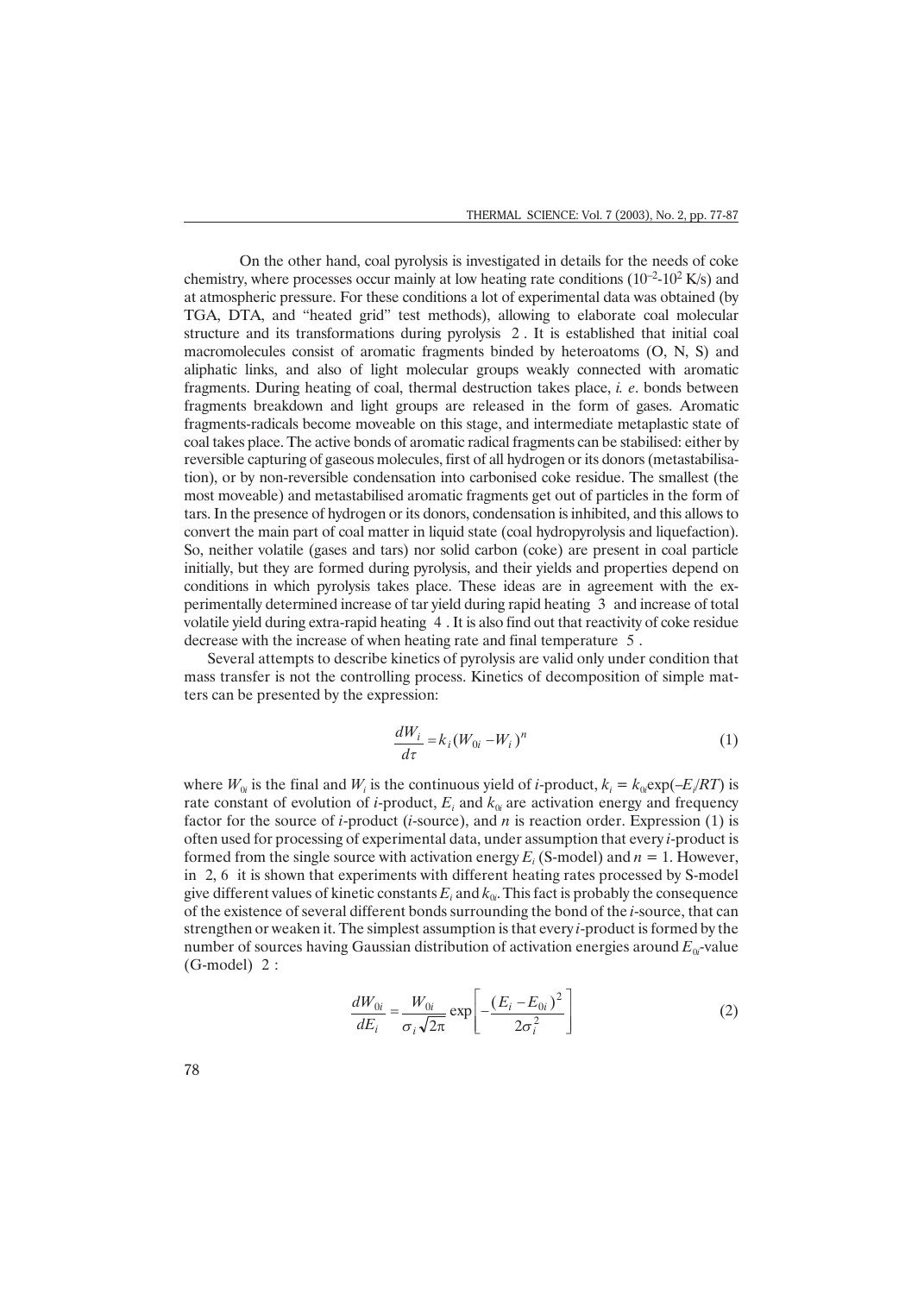In G-model the total yield of the *i*-product (per dry ash free – daf coal matter) is assumed to be constant for given coal and is defined theoretically as integral of expression (2). Experimentally the total yield  $W_{0i}$ , of the *i*-product, G-model kinetic constants  $E_i$ ,  $k_{0i}$ , and  $\sigma_i$  can be determined by double differentiation of the evolution curves obtained for at least 4 different heating rates 6. In 2 the generalised values of  $W_{0i}$ ,  $E_i$ ,  $k_{0i}$ , and  $\sigma_i$  are determined for gaseous and liquid products for different coals at constant heating rates, which are in good agreement with the experiments.

However, for high and super-high heating rates and at high pressure all above-mentioned ideas have not yet been approved due to the lack of experimental data. Moreover, for FB-pyrolysis up to the moment it was considered that the errors connected with gas transport and mixing did not allow to carry out kinetic measuring at all. It is believed that non-linear particle temperature change impede application of G-model- -based calculations, and that all kinetic-based calculations can not be correct if the in-pore mass transfer is not taken into account. The evident Quantitative dependence of the char reactivity on temperature during FB-pyroly- sis and or fixed carbon conversion at extra- -rapid heating in entrained-flow gasification

are not yet obtained, also.

In the Coal Energy Technology Institute (CETI) during last 12 years the detailed study of pyrolysis in FB (laboratory-scale PY-ROLYSIS-D plant at 0.1-2.5 MPa pressure and pilot-scale UTT-2-2.76 plant<sup>1</sup> with coal feed rate 100-500 kg/h) and entrained-flow gasification technologies (pilot-scale GSP-0.1) plant<sup>2</sup> with coal feed rate 50-150 kg/h), was carried out. The main results obtained are the following.

1. In entrained-flow gasification with thermal shock (heating rate  $\geq 10^6$  K/s), and final temperature  $\geq 1500$  °C for bituminous coals and  $\geq$ 1900 °C for anthracite the degree of carbon conversion  $X_c$  during pyrolysis (0.1-0.2 s) reaches  $90-95%$  $7$  (fig. 1). In open literature there is no results obtained under the mentioned conditions. Results are in good agreement with above-mentioned idea proposed for less rigid conditions that solid carbon yield increase with the increase



**Figure 1.** *Xc* **dependence on** *T* **when entrained flow gasification**  $(τ ≤ 0.1-0.2 s, P = 0.1 MPa)$ **of dry pulverized Donetsk coals** *1* – *anthracite* ( $A_d = 31\%$ ,  $V_{daf} = 6\%$ ),

*2 – bituminous (Ad = 20-31%, Vdaf = 44%)*

<sup>1</sup> The test plant was constructed and some test were carried out in co-operation with *Pivdentechenergo* (Lviv, Ukraine), namely with B. Sinyakevich and Z. Geletiy

<sup>2</sup> The test plant was constructed and some tests were carried out in co-operation with *ITEN Energoinvest* (former Yugoslavia) and IVTAN (Russia), namely with M. Sijer~i}, S. Neuman, A. Pyatenko *etc*.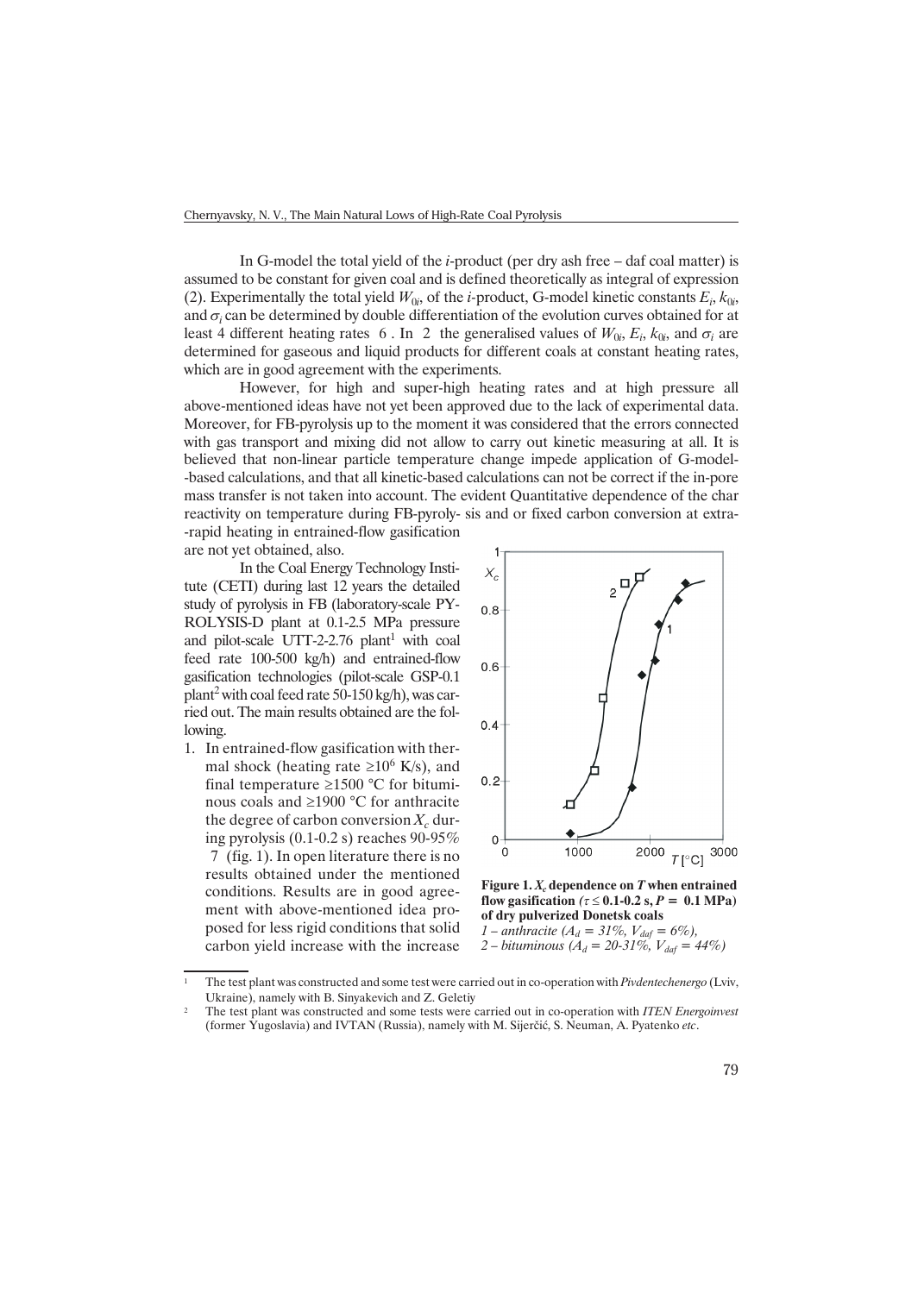of heating rate and final temperature increase. It must be noted that at high temperature and in presence of  $CO_2$  and  $H_2O$  all tars convert homogeneously to CO and  $\rm{H}_{2}.$  This allows to develop 2-stage entrained-flow gasification technologies with reduced coal particles residence time 8.

2. For anthracite, the decrease of the coke residue reactivity in FB-pyrolysis with the increase of temperature  $T_b$  from 973 up to 1273 K established in 9 can be described by expression:

$$
k_0(T)
$$
  $k_{0(\text{max})}$  1 1.01 10<sup>7</sup> exp  $\frac{14472}{T_b}$  (3)

where  $k_0$  is frequency factor in Arrhenius expression for coke residue – air oxygen reaction rate constant  $k = k_0 \exp(-E_a/RT)$  10. It seems to be the first reliable quantitative presentation of ideas about increase of coke carbonisation degree with the increase of heating rate and final temperature  $2, 5$ . For bituminous coals this factor is negligible comparing to external diffusion combustion rate limitation, but in FB-pyrolysis the effect particles agglomeration (mainly for the particles with  $\leq$ 0.25 mm in size) takes place (fig. 2). It is believed that agglomeration is a consequence of metaplastic properties of coal matter during pyrolysis.



Figure 2. Specific combustion rate  $W_c^{sp}$  dependence on  $T_b$  when **bituminous coal**  $(A_d = 8\%, V_{\text{daf}} = 44\%)$  pyrolysis/combustion in FB **without intermediate interruption. Experimental data (initial particle size 0.06-0.1 mm)**

*1 – 0.1 MPa, 2 – 0.8 MPa, 3 – 1.0 MPa, 4 – 1.2 MPa; calculated dependences: 5, 6 – 0.1 MPa, 7, 8 – 0.8 to 1.2 MPa; 6, 8 – medium size 0.08 mm, 5, 7 – medium size 0.26 mm*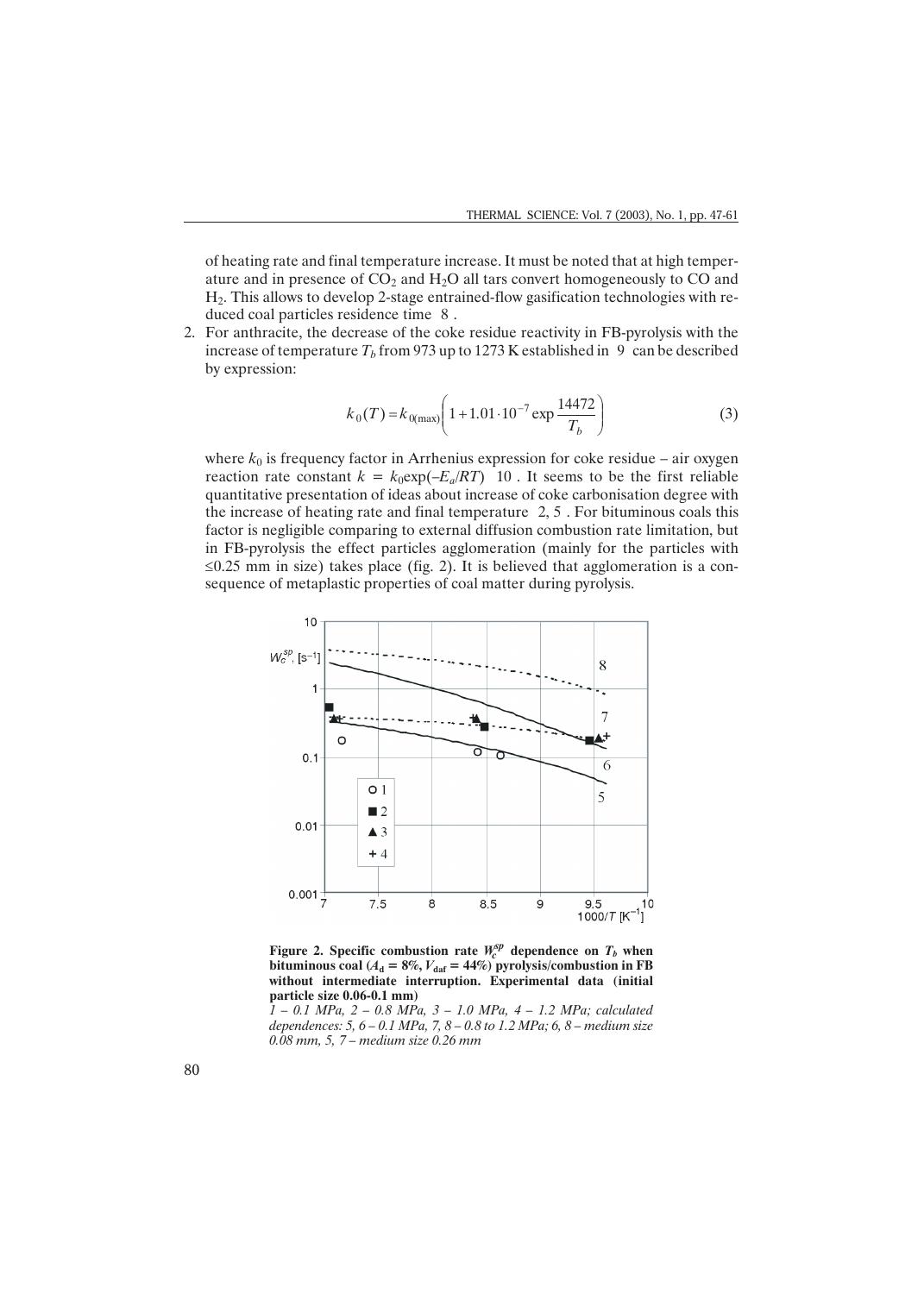3. In FB at  $T_b = 750{\text{-}}1000 \text{ °C}, P = 0.1{\text{-}}2.5 \text{ MPa}$  the coal particles with  $\leq 2.5 \text{ mm}$  in size, are heated up to bed temperature within 0.2-4.0 s, so the main part of devolatilization occurs at isothermal conditions at bed temperature. Gaseous volatiles evolution depends on the conditions of their evacuation from the particle. If the fluidization velocity is low and the concentration of products around the particles is noticeable, the rate of gaseous volatile evolution is limited, most probably the reverse reactions of gaseous products with metaplastic coal matter takes place (the reactions of metastabilization of the radical fragments of coal macromolecules). This results in limitation of  $H_2$ , CH<sub>4</sub>, and CO evolution rates by some top (equilibrium) partial pressures  $P_{0i}$  of gas products in the form of:

$$
\frac{dW_i}{d\tau} \quad k_{1i}(W_{0i} \quad W_i) \quad k_{2i} P_i W_{0i} \tag{4}
$$

where  $P_i$  is partial pressure of the current *i*-product, or, accounting  $P_{0i} = k_{1i}/k_{2i}$  ratio between the rate constants of direct  $k_{1i}$  and reverse  $k_{2i}$  reactions of pyrolysis gas evolution, in the form of: 1

$$
\frac{dW_i}{d\tau} \quad k_{1i} \quad 1 \quad \frac{k_{1i}W_{0i}P}{G_{gc}P_{0i}} \quad (W_{0i} \quad W_i)
$$
\n(5)

at high pressure P in reaction zone  $(P \gg P_{0i})$  9, 11. Here  $G_{gc}$  is the flow of carrier gas which was inert or  $CO_2$  in tests. The detected top partial pressures  $P_{0i}$  of gas products increase (Arrhenius-like) with temperature (fig. 3), very slightly depend on coal type and do not depend on total pressure (when  $P > P_{0i}$ ) and on particle size. Therefore, it would be impossible to obtain medium-calorific (non-diluted) pyrolysis gas at  $P \ge 10$  MPa in FB. If preliminary pyrolysis is organized by using some



**Figure 3. Top partial pressure**  $P_{0i}$  **dependence of**  $T_b$  **for**  $\rm H_2$  **and**  $\rm CH_4$  **when FB-pyrolysis of Donetsk**  $(A_d = 45\%, V_{\text{daf}} = 42\%)$  and British  $(A_d = 5\%, V_{\text{daf}} = 39\%)$  bituminous coals of size from 04.-0.6 mm to 1.6-2.5 mm ( $P = 1.0$ -2.5 MPa)

**1** *– direct experimental data obtained at low Ggc and big coal samples, 2, 3 – values calculated from experimental data at medium Ggc and different coal samples (accordingly by k<sup>i</sup> decrease and by maximum P<sup>i</sup> values), 4 – Arrhenius generalization of calculated values*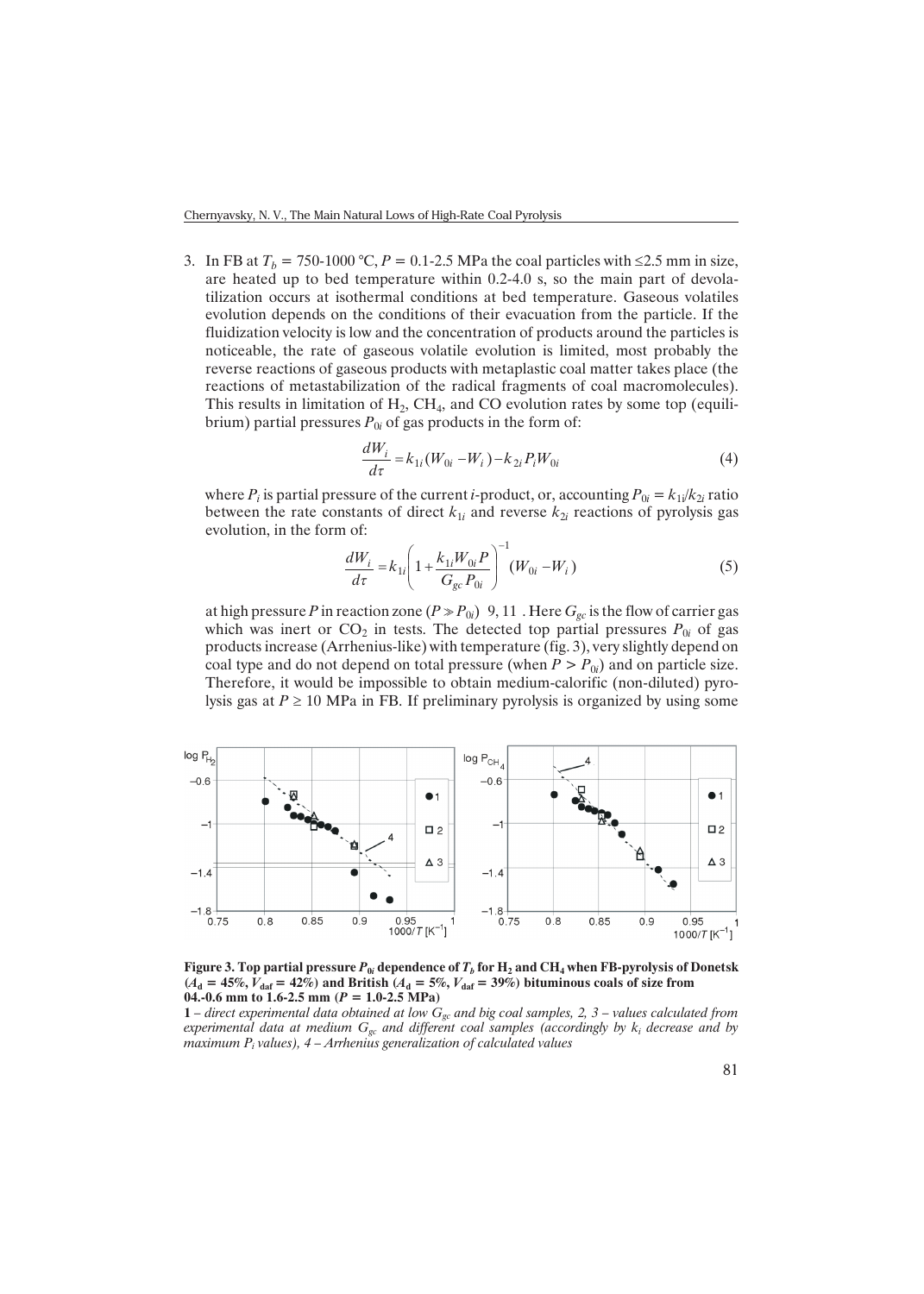solid heat-carrier (for instance, in two-stage pressurized circulating fluidized bed (PCFB) technologies, some carrier gas flow through pyrolyzer is necessary 12 , and the rate of devolatilization would be proportional to  $G_{gc}$  and to  $P_{0i}$ .

4. In FB in the same ranges of temperature, pressure and particle size, but at high fluidization velocity and low concentration of products around the particle, the rate of gas evolution from coal increases during the period of particle heating up to bed temperature and then decreases in the form of expression  $(1)$   $(n = 1)$ . As yields and rate constants of gaseous products evolution determined experimentally increase (the last – Arrhenius-like) with bed temperature (tab. 1) and do not depend on pressure, fluidization velocity and particle size 9, 11, 13, process is kinetically controlled. It was possible to obtain this result only by using method of data processing which takes into account gas transport and gas mixing in FB-reactor and to elucidate only influence of chemical kinetics.

Unlike results presented at the items 1, and 3 which are confirmed on pilot-scale plants, and results presented at the item 2 which have merely chemical ground, results obtained in FB-experiments (item 4) have to be checked by comparison with generalized kinetic data based on G-model 2 (accounting that all another known kinetic data obtained in just another conditions were processed by S-model and therefore would not be used).

In particular, the question is what is the contribution of intrinsic mass transfer and why in FB-experiments gas-products yields increase with the increase of bed temperature in spite of G-model's assumption about the constant products' yields. It must be taken into account that FB-experiments really cannot be processed by G-model, because it is not possible to change heating rate and the fact that change of particle temperature is not linear. That's why the only way to check FB data is to suit the G-model-based method of calculation of devolatilization dynamics to FB heating conditions using generalized kinetic data of 2 and to compare the experimental and calculated data, at least for  $H_2$  as for one of the major products.

The algorithm of such method was developed in CETI and is presented at fig. 4. It includes calculation of combined convection-conduction FB heat-exchange coefficient

| $T_h$ , [K]                             | Rate constants $k_{1i}$ , [s <sup>-1</sup> ] |                          |                          |                          | Product yields, $[10^{-3}$ nm <sup>3</sup> kg <sup>-1</sup> daf |                 |           |                 | Element yields, $[\%$ mas. $]_{\text{def}}$ |     |          |
|-----------------------------------------|----------------------------------------------|--------------------------|--------------------------|--------------------------|-----------------------------------------------------------------|-----------------|-----------|-----------------|---------------------------------------------|-----|----------|
|                                         | H <sub>2</sub>                               | CH <sub>4</sub>          | CO                       | CO <sub>2</sub>          | H <sub>2</sub>                                                  | CH <sub>4</sub> | CO        | CO <sub>2</sub> | $\mathcal{C}$                               | H   | $\Omega$ |
| 1023                                    | $0.30 \pm 0.05$                              | $0.8{\pm}0.1$            | $0.5 \pm 0.2$            | $0.9 \pm 0.1$            | 60±15                                                           | $45 + 12$       | 60±15     | $15 + 5$        | 6.0                                         | 1.2 | 6.0      |
| 1073                                    | $0.37 \pm 0.06$                              | $0.9 + 0.1$              | $0.7 \pm 0.2$            | $1.0{\pm}0.1$            | $80 + 25$                                                       | $50 \pm 16$     | $70 + 25$ | $20 \pm 8$      | 7.0                                         | 1.5 | 7.4      |
| 1113                                    | $0.43 \pm 0.08$                              | $1.0 \pm 0.2$            | $0.7 \pm 0.3$            | $1.3 \pm 0.3$            | $115 \pm 26$                                                    | $58 + 18$       | $80 + 22$ | $28 + 10$       | 8.3                                         | 2.0 | 9.0      |
| 1153                                    | $0.55 \pm 0.05$                              | $1.4 \pm 0.2$            | $1.0 \pm 0.2$            | $1.7 \pm 0.3$            | $150 + 25$                                                      | 66±16           | $90 + 20$ | 30±12           | 9.3                                         | 2.3 | 10.0     |
| 1193                                    | $0.63 \pm 0.06$                              | $1.6 \pm 0.3$            | $1.4 \pm 0.4$            | $1.9 \pm 0.5$            | 180±30                                                          | $75 + 20$       | $95 + 22$ | 30±14           | 10.0                                        | 2.7 | 10.4     |
| 1233                                    | $0.95 \pm 0.06$                              | $1.9 \pm 0.4$            | $1.7 \pm 0.5$            |                          | $210\pm 25$                                                     | $75 + 18$       | $95 + 20$ | 30±12           | 10.0                                        | 3.0 | 10.4     |
| 1253                                    | $1.10 \pm 0.08$                              | $\overline{\phantom{0}}$ | $\overline{\phantom{0}}$ | $\overline{\phantom{0}}$ | $225 \pm 30$                                                    | $70 + 22$       | $95 + 25$ | 30±16           | 9.7                                         | 3.1 | 10.4     |
| Initial volatile elementary composition |                                              |                          |                          |                          |                                                                 |                 |           |                 | 18.3                                        | 5.6 | 11.8     |

**Table 1. The yields and rate constants of the main gaseous products of Donetsk bituminous** coal pyrolysis in FB ( $P = 0,1-2,5$  MPa, particle size  $0,4-0,6...1,6-2,5$  mm)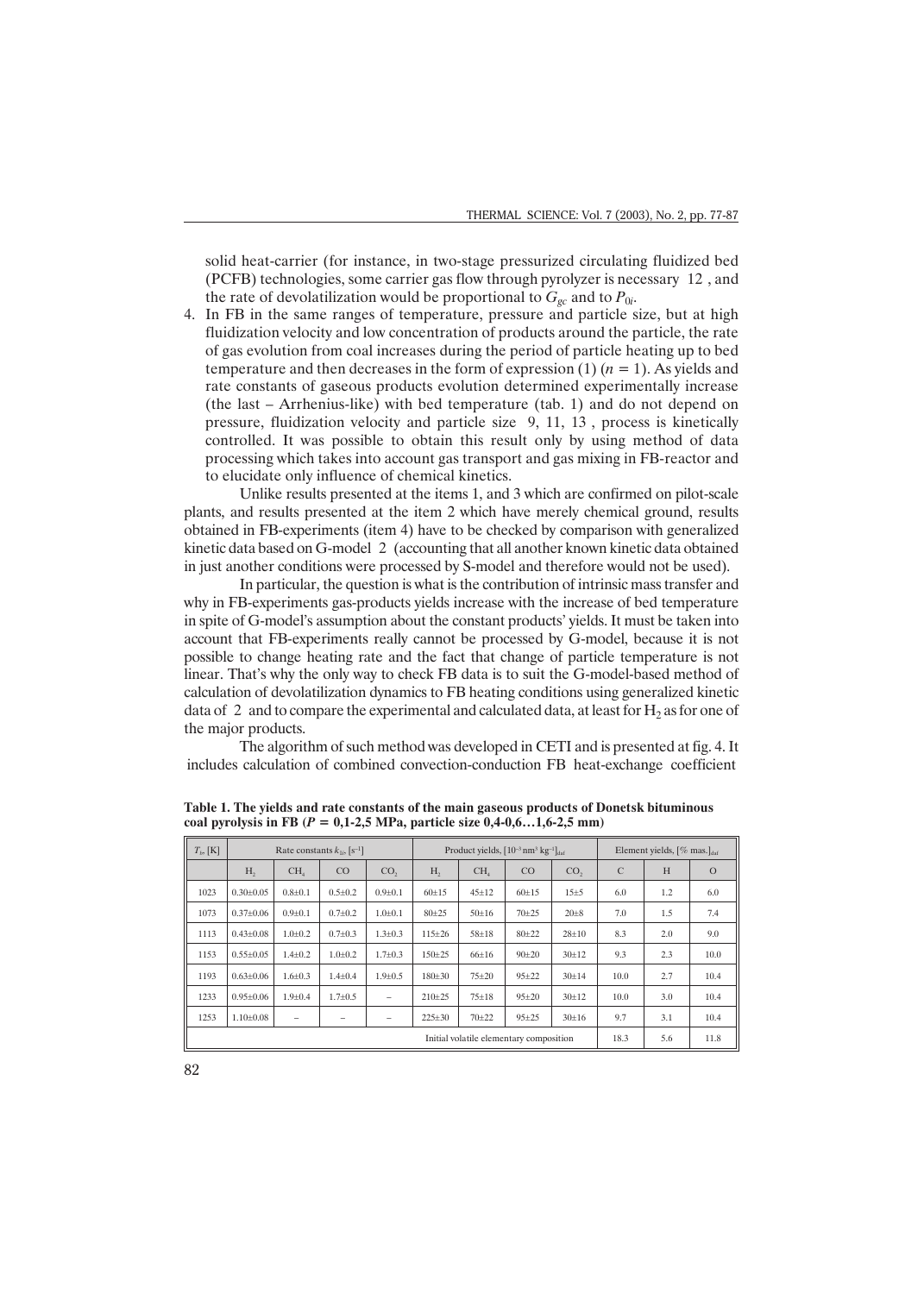Chernyavsky, N. V., The Main Natural Lows of High-Rate Coal Pyrolysis



**Figure 4. Algorithm of G-model-based method of calculation of devolatilization dynamics at FB heating conditions**

depending on gas type, temperature, pressure, size of coal  $d_p$  and bed particles  $d_b$ , and calculation of coal particle temperature change  $T_p(\tau)$ . In the first approach endothermic thermodestruction specific heat (400-600 kJ/kg when  $T_p = 700$ -900 K) can be accounted by 30-50% decreasing of *a* value. The next step is presentation of Gauss distribution (2) as histogram using for  $H_2 k_0 = 110^{14} s^{-1}$ ,  $E_a = 336,7$  kJ/mol,  $\sigma = 49,9$  kJ/mol 2,  $W_0 = 225.10^{-3}$  nm<sup>3</sup>/kg daf 11, and histogram step  $\Delta E < 0,1$ . For every *i*-element of histogram (*i*-source with  $E = E_i$ ) function  $W_i(\tau)$  is calculated numerically (time step  $\Delta \tau \leq 0.2$  s) using the expression: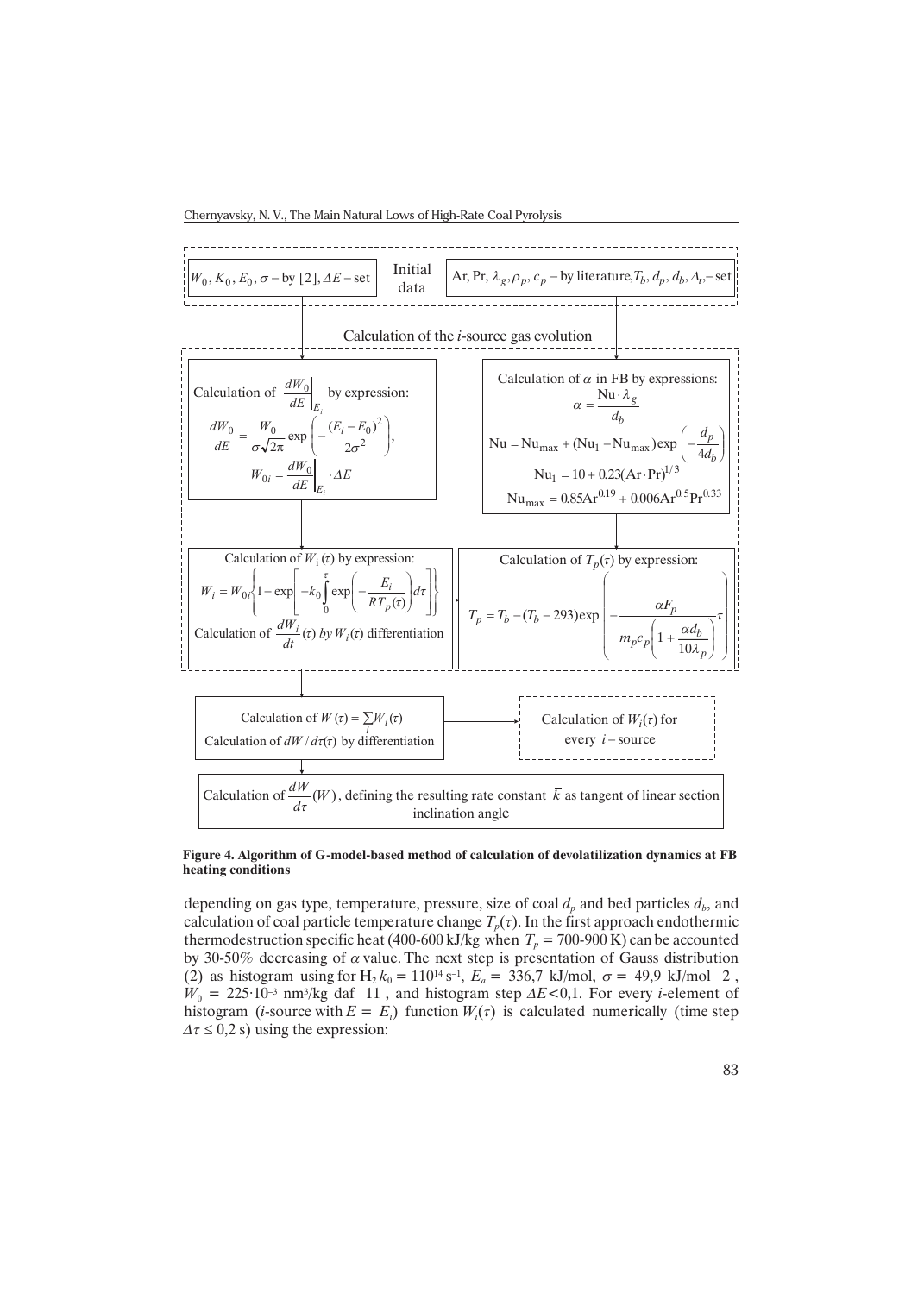$$
W_i \quad W_{0i} \quad 1 \quad \exp \quad k_0 \quad \exp \quad \frac{E_i}{RT_p(\tau)} \, d\tau \tag{6}
$$

which is the solution of expression (1) (n = 1) accounting temperature change  $T_p(\tau)$ . Numerical differentiation of  $W_i(\tau)$  gives  $dW_i/d\tau(\tau)$ , and summing up  $W_i(\tau)$  and  $dW_i/d\tau(\tau)$ of all *i*-sources – gives the final result.

Figure 5 presents calculated  $T_p(\tau)$ ,  $W(\tau)$ , and  $dW/d\tau(\tau)$  in comparison with experimental data obtained for Donetsk bituminous coal at  $P = 0.1 \text{ MPa}$ ,  $T_b = 1200 \text{ K}$ . For different  $T_b$  calculated  $dW/d\tau(W)$  is presented on fig. 6. It can be mentioned that:

- calculated and experimental  $dW/d\tau(\tau)$  are in rather good agreement,
- decreasing parts of calculated  $dW/d\tau(W)$  curves have long linear sections what allow to define for them rate constant values by processing in the form of expression (1), the same is valid for experimental data,
- calculated values of the rate constant  $k$  and of  $W_0$  (the last can be defined as  $W$  value at the point where  $dW/d\tau$  decreases down to  $10^{-6}$  nm<sup>3</sup>/s, or to gas analyzer sensibility limit) increase with bed temperature as well as experimental ones.



**Figure 5. Time dependences, calculated by G-model based method of**  $T_p$ **, W, and**  $dW/d\tau$  **for H<sup>2</sup> for FB-pyrolysis of Donetsk bituminous coal;**  *P* **= 0.1 MPa,** *T<sup>b</sup>*  **= 1200 K, particle size 1.0-1.6** mm,  $W_0 = 225 \cdot 10^{-3}$  nm<sup>3</sup>/kg<sub>daf</sub> (exp);  $E_0 = 336.7 \text{ kJ/mol}, \sigma = 49.9 \text{ kJ/mol};$  $k_0 = 1.10^{14} \text{ s}^{-1}$  **2**  $1, 2, 3 - \Delta E = 4$   $kJ/mol$ ,  $1 - E_i = E_0 - 0.5$   $\sigma$ ,

 $2 - E_i = E_0$ ,  $3 - E_i = E_0 + 0.5$  s,  $4 - experimental$ *data, averaged from different sources*



*1, 2, 3 – direct S-model ap- proximation using G-model data from •2•;*

 $1 - E_i = E_0$ ,  $2 - E_i = E_0 - \sigma$ ,  $3 - E_i = E_0 + \sigma$ , *4 – approximation of G-model-based method results for FB-pyrolysis; points – experimental data of FB-pyrolysis*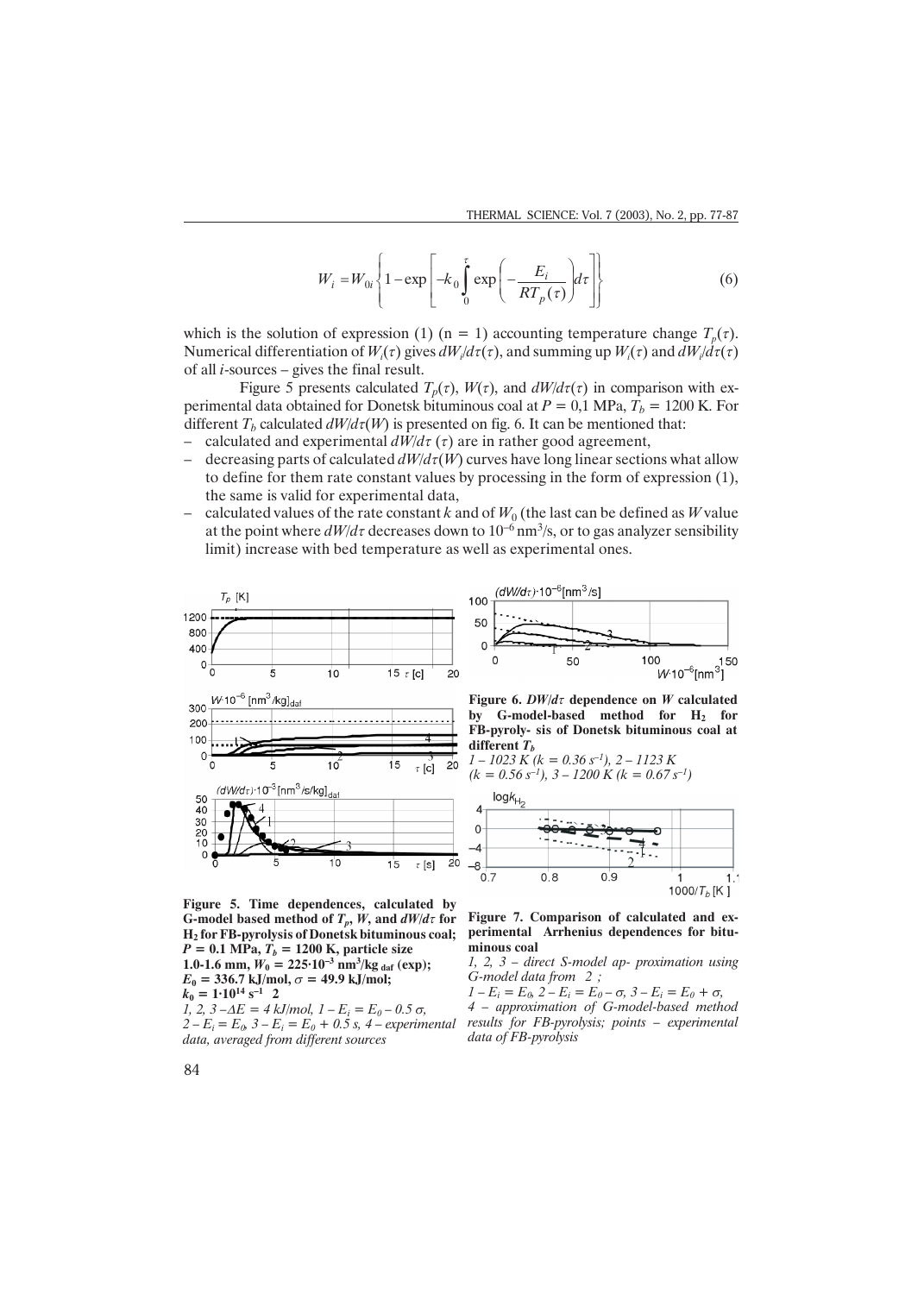On fig. 7 calculated and experimental  $k(T_b)$  are compared showing perfect coincidence. It is important to note that the result of calculation is obtained using G-model kinetic only, with no accounting of mass-transfer limitations. This proves that at FB- -pyrolysis conditions intrinsic mass-transfer limitations are negligible and devolatilization is really kinetic-controlled. The applied importance of this result is that in practical applications tar and another products evolution which are difficult to detect directly in FB can be calculated in the same way, *i. e*. by using the G-model-based method proposed above.

The main conclusion on CETI pyrolysis studies is that for development of the modern coal conversion technologies simplified "mechanical" presentation of pyrolysis process can not be used but modern "macromolecular" due to much better capability of the last to explain experimental facts. All above-mentioned results seem to be important for development of the new efficient coal conversion technologies based on different kinds of FB and entrained flow regimes.

## **Acknowledgments**

The author is grateful to A. Roskolupa and S. Dulienko for the assistance in experiments, to Dr. L. Gaponich for the assistance in experimental data processing, to I. Kulchitskiy and P. Chernyavsky for the assistance in calculations, to Prof. A. Maistrenko and especially to Dr. G. Tal'nova for the helpful discussions of main results and conclusions.

#### **Nomenclature**

- *A* ash content,  $[\%]$
- Ar Archimedes number, [–]
- $c_p$  specific heat of coal, [J/kgK]<br> $d_b$  bed particle diameter, [m]
- $d_b$  bed particle diameter, [m]<br>  $d_p$  coal particle diameter, [m]<br>  $E$  activation energy of pyroly
- coal particle diameter, [m]
- $\vec{E}$  activation energy of pyrolysis gas evolution, [kJ/mol]<br> $E_0$  most probable activation energy, [kJ/mol]
- $E_0$  most probable activation energy, [kJ/mol]<br>  $F_p$  coal particle surface, [m<sup>2</sup>]<br>  $G_{gc}$  flow of carrier gas, [kg/s]
- $\overline{F_p}$  coal particle surface,  $\text{[m}^2\text{]}$
- $\hat{G}_{gc}$  flow of carrier gas, [kg/s]<br> $k$  rate constant of pyrolysis
- rate constant of pyrolysis gas evolution,  $[s^{-1}]$
- $k_0$  frequency factor,  $[s^{-1}]$ <br> $k_1$  direct rate constant of
- direct rate constant of pyrolysis gas evolution,  $[s^{-1}]$
- $k_2$  reverse rate constant of pyrolysis gas evolution,  $[s^{-1}]$ <br> $m_n$  mass of coal particle, [kg]
- $m_p$  mass of coal particle, [kg]<br>Nu Nusselt number, [-]
- Nu Nusselt number, [–]
- $n$  reaction order<br> $P$  pressure, [MPa
- $\begin{bmatrix} P & \text{pressure, [MPa]} \\ P_i & \text{ratio of direct ar} \end{bmatrix}$
- *P<sub>i</sub>* ratio of direct and reverse rate constants of gas evolution (= $k_1/k_2$ )<br>*P<sub>0</sub>* partial pressure of gas products, [MPa]
- $P_0$  partial pressure of gas products, [MPa]<br>Pr Prandtl number.  $[-]$
- $-$  Prandtl number,  $[-]$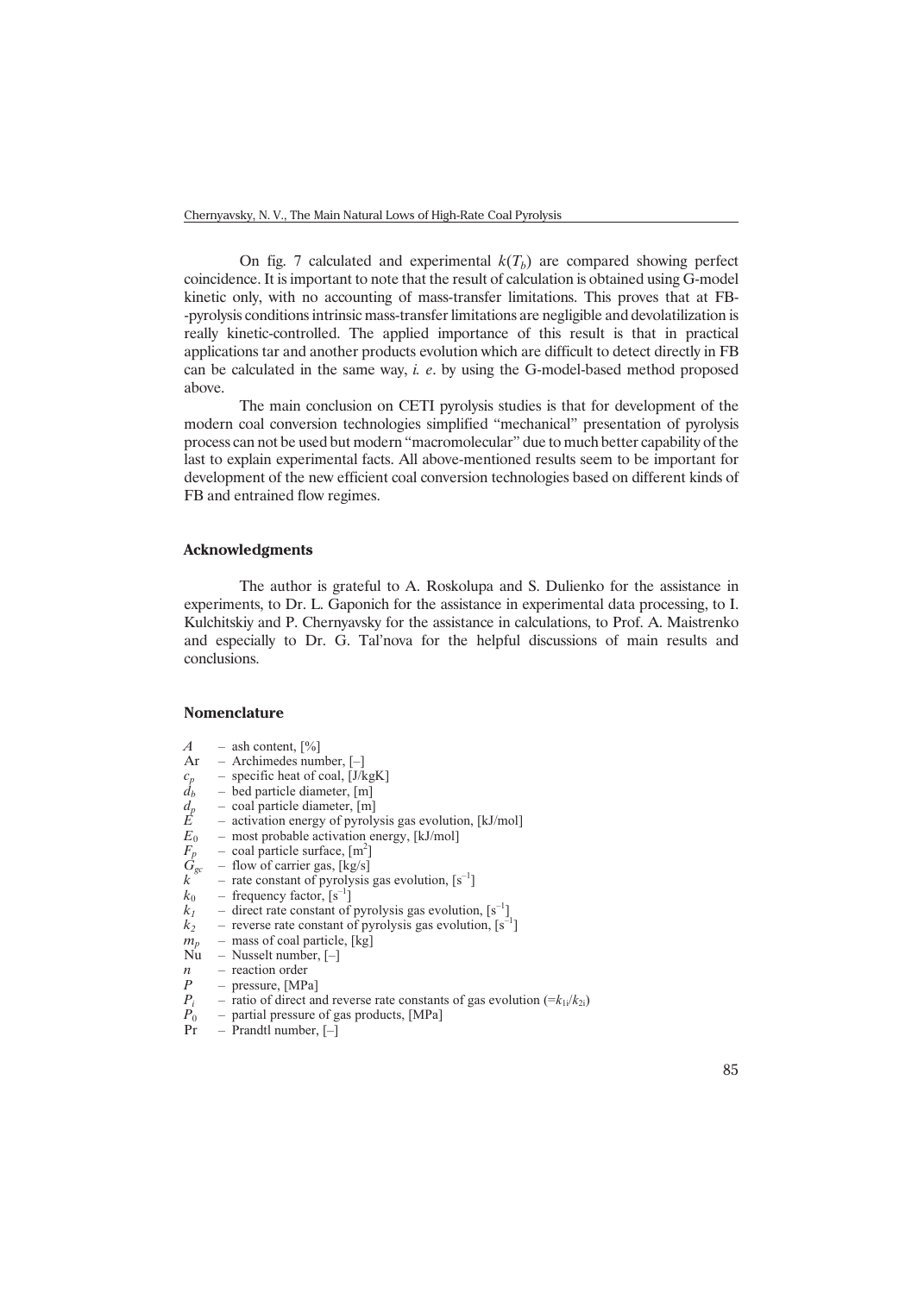- $R$  universal gas constant, [J/mol·K]<br> $T$  temperature, [K]
- $T_{b}$  temperature, [K]<br> $T_{b}$  fluidized bed tem
- 
- $T_b$  fluidized bed temperature, [K]<br>  $T_p$  coal particle temperature, [K]<br>  $V$  volatile content [%] - coal particle temperature, [K]
- $\vec{V}$  volatile content, [%]<br>*W* vield of pyrolysis ga
- *W* yield of pyrolysis gas evolution for time  $\tau$ , [nm<sup>3</sup>/kg]
- $W_0$  final yield of pyrolysis gas evoluation,  $\text{[nm}^3/\text{kg}]$
- $W_c$ <sup>sp</sup> – specific combustion rate of coal,  $[s^{-1}]$
- $\overline{X}_C$  degree of carbon conversion, [–]

## *Greek letters*

- $\alpha$  heat transfer coefficient, [W/m<sup>2</sup>K]
- $\Delta E$  difference of activation energies, [kJ/mol]<br> $\lambda_{\rm g}$  gas conductivity, [J/mK]
- $\lambda_g$  gas conductivity, [J/mK]<br> $\lambda_p$  conductivity of coal, [J/m
- conductivity of coal, [J/mK]
- $\rho_p^{\prime}$  coal particle density, [kg/m<sup>3</sup>]
- $\sigma$  standard deviation of activation energies, [kJ/mol]
- $\tau$  time, [s]

#### *Subscripts*

- $d$  dry
- daf dry ach free
- *i* related to the *i*-product of pyrolysis

## **References**

- 1 Radovanović, Ì., Fluidized Bed Combustion (in Russian), Translation from English language under redaction of E. Schpil'rain, Energoatomizdat, Moscow, 1990
- •2• Solomon, P. R., Serio, M. A., Suuberg, E. M., Coal Pyrolysis: Experiments, Kinetic Rates and Mechanisms, Prog. En. Comb. Sci., Vol. 18, 1992, pp. 133-220
- •3• Saranchuk, V. I, Butuzova, L. F., Minkova, V. N., Thermochemical Destruction of Bituminous Coals (in Russian), Naukovaya Dumka, Kiev, 1993
- •4• Neoh, K., Gannon, R., Coal Volatile Yield and Element Partition in Rapid Pyrolysis, *Fuel*, *63* (1984), pp. 1347-1352
- •5• Cai, H. Y. *et al*., Combustion Reactivity and Morphological Change in Coal Chars: Effect of Pyrolysis Temperature, Heating Rate and Pressure, *Fuel*, *75* (1996), pp. 15-24
- •6• Gryaznov, N. S., Coal Pyrolysis During Coke Formation (in Russian), Metalurgya, Moscow, 1983
- •7• Roskolupa, A. I., Chernyavsky, N. V., Gasification of High-Rank Coal and Anthracite in High-Temperature Entrained Flow (in Russian), *Ecotechnology and Saving of Natural Resources* (2003), 3, pp. 8-14
- •8• Chernyavsky, N. V., Dulienko, S. G., Kul'chickiy, I. B., Two-Stage Gasification of Pulverized Coal in the Entrained Flow: Model and Calculation of the Gasgenerator (in Russian), *Ecotechnology and Saving of Natural Resources,* (1997), 4, pp. 12-20
- •9• Chernyavsky, N. V., Gaponich, L. S., Dulienko, S. G., Coal Pyrolysis and Combustion in Fluidized Bed at Different Pressures: Experimental Method and Results, *Proceedings*, 3rd